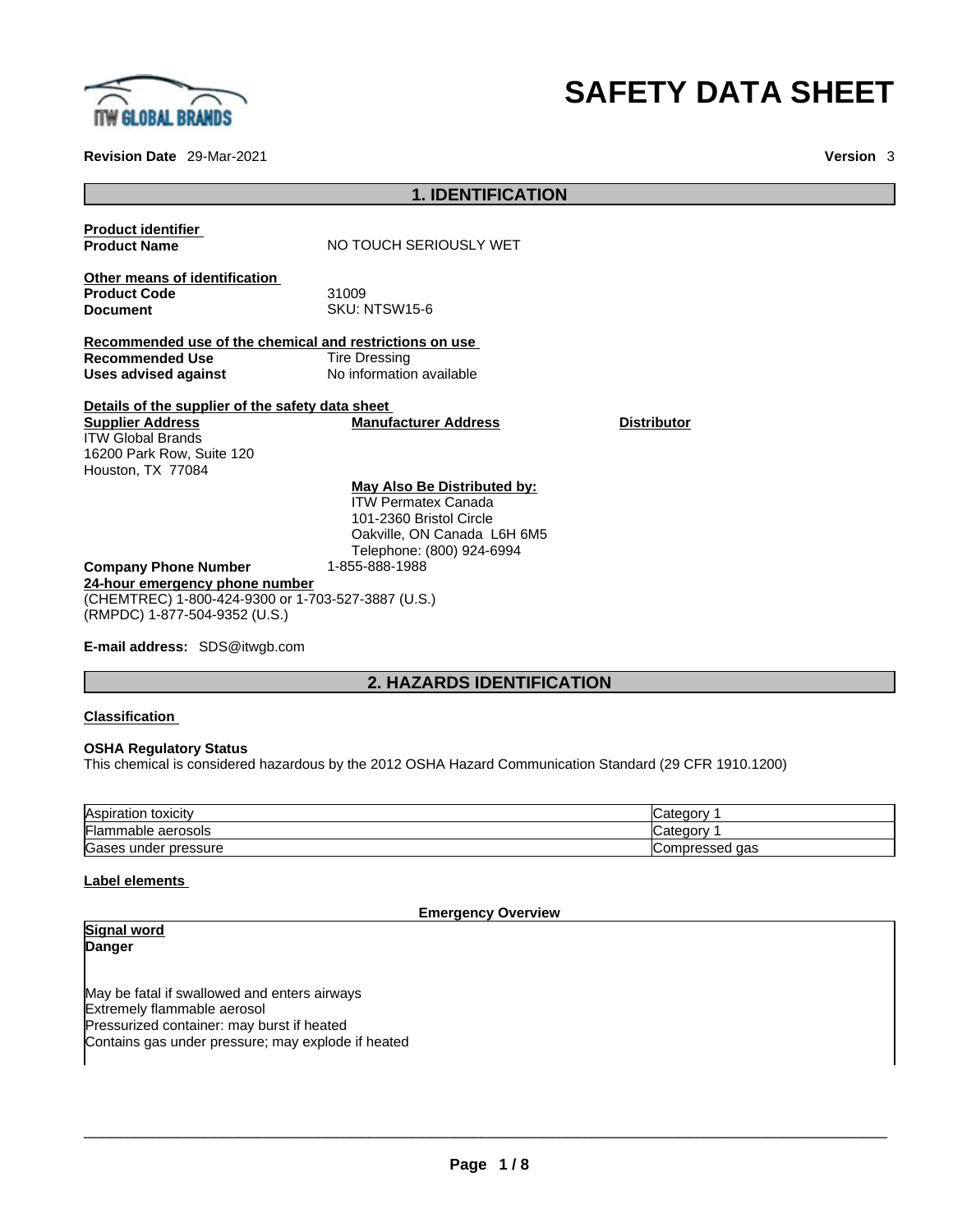

#### **Precautionary Statements - Prevention**

Do not handle until all safety precautions have been read and understood Do not puncture or incinerate container Contents under pressure and can explode when exposed to heat or open flame May cause slip hazard if material gets on floor Keep away from heat/sparks/open flames/hot surfaces. - No smoking Pressurized container: Do not pierce or burn, even after use Use personal protective equipment as required Wash face, hands and any exposed skin thoroughly after handling

#### **Precautionary Statements - Response**

IF IN EYES: Rinse thoroughly with water for several minutes. If eye irritation persists, get medical attention IF INHALED: Remove victim to fresh air and keep at rest

IF SWALLOWED: Immediately call a POISON CENTER or doctor/physician Do NOT induce vomiting

#### **Precautionary Statements - Storage**

Store locked up Store in a well-ventilated place Do not expose to temperatures exceeding 120 °F (49 °C) Keep out of reach of children

#### **Precautionary Statements - Disposal**

Dispose of contents/container to an approved waste disposal plant

#### **Hazards not otherwise classified (HNOC)**

Not applicable

#### **Other Information**

May be harmful in contact with skin. Toxic to aquatic life with long lasting effects. Toxic to aquatic life.

### **3. COMPOSITION/INFORMATION ON INGREDIENTS**

| <b>Chemical Name</b>        | <b>CAS No</b> | Weight-%  |
|-----------------------------|---------------|-----------|
| DISTILLATES (PETROLEUM),    | 64742-47-8    | 40 - 70   |
| <b>HYDROTREATED LIGHT</b>   |               |           |
| <b>POLYDIMETHYLSILOXANE</b> | 63148-62-9    | $10 - 30$ |
| PROPANE (PROPELLANT)        | 74-98-6       | $7 - 13$  |
| 1.1-DIFLUOROETHANE          | 75-37-6       | $7 - 13$  |

## **4. FIRST AID MEASURES**

#### **Description of first aid measures**

General **advice** Get medical advice/attention if you feel unwell.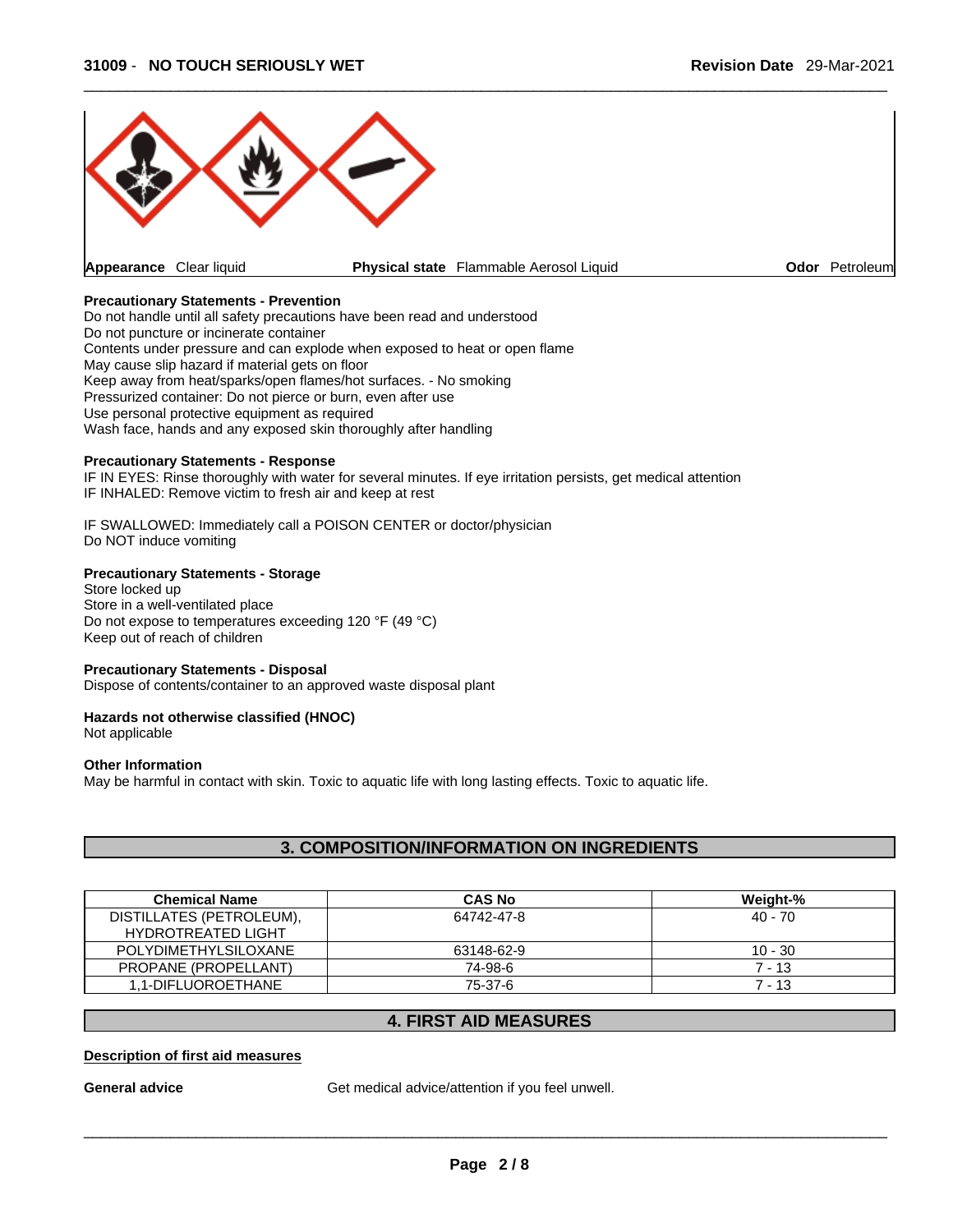| Eye contact                                                                                                | IF IN EYES: Rinse cautiously with water for several minutes. Remove contact lenses, if<br>present and easy to do. Continue rinsing. If eye irritation persists: Get medical<br>advice/attention.                                                                                                     |
|------------------------------------------------------------------------------------------------------------|------------------------------------------------------------------------------------------------------------------------------------------------------------------------------------------------------------------------------------------------------------------------------------------------------|
| Skin contact                                                                                               | IF ON SKIN:. Wash skin with soap and water. If skin irritation persists, call a physician.<br>Take off contaminated clothing and wash before reuse.                                                                                                                                                  |
| <b>Inhalation</b>                                                                                          | IF INHALED: Remove victim to fresh air and keep at rest in a position comfortable for<br>breathing. If symptoms persist, call a physician.                                                                                                                                                           |
| Ingestion                                                                                                  | IF SWALLOWED:. Do NOT induce vomiting. Never give anything by mouth to an<br>unconscious person. Call a physician.                                                                                                                                                                                   |
| Self-protection of the first aider                                                                         | Ensure that medical personnel are aware of the material(s) involved and take precautions to<br>protect themselves.                                                                                                                                                                                   |
| Most important symptoms and effects, both acute and delayed                                                |                                                                                                                                                                                                                                                                                                      |
| <b>Symptoms</b>                                                                                            | See section 2 for more information.                                                                                                                                                                                                                                                                  |
|                                                                                                            | Indication of any immediate medical attention and special treatment needed                                                                                                                                                                                                                           |
| Note to physicians                                                                                         | Treat symptomatically.                                                                                                                                                                                                                                                                               |
|                                                                                                            | <b>5. FIRE-FIGHTING MEASURES</b>                                                                                                                                                                                                                                                                     |
| Suitable extinguishing media<br>Dry chemical, CO2, sand, earth, water spray or regular foam                |                                                                                                                                                                                                                                                                                                      |
| Unsuitable extinguishing media<br>None                                                                     |                                                                                                                                                                                                                                                                                                      |
| Specific hazards arising from the chemical<br>container away from heat and sources of ignition.            | Extremely flammable. Contents under pressure and can explode when exposed to heat or flames. Keep product and empty                                                                                                                                                                                  |
| <b>Explosion data</b><br><b>Sensitivity to Mechanical Impact</b><br><b>Sensitivity to Static Discharge</b> | None.<br>May be ignited by friction, heat, sparks or flames.                                                                                                                                                                                                                                         |
| Protective equipment and precautions for firefighters<br>protective gear.                                  | As in any fire, wear self-contained breathing apparatus pressure-demand, MSHA/NIOSH (approved or equivalent) and full                                                                                                                                                                                |
|                                                                                                            | <b>6. ACCIDENTAL RELEASE MEASURES</b>                                                                                                                                                                                                                                                                |
|                                                                                                            | Personal precautions, protective equipment and emergency procedures                                                                                                                                                                                                                                  |
| <b>Personal precautions</b>                                                                                | ELIMINATE all ignition sources (no smoking, flares, sparks or flames in immediate area).<br>Ensure adequate ventilation, especially in confined areas. Avoid contact with eyes and skin.<br>Use personal protective equipment as required. Take precautionary measures against<br>static discharges. |
| <b>Environmental precautions</b>                                                                           |                                                                                                                                                                                                                                                                                                      |
| <b>Environmental precautions</b>                                                                           | See Section 12 for additional Ecological Information.                                                                                                                                                                                                                                                |
| Methods and material for containment and cleaning up                                                       |                                                                                                                                                                                                                                                                                                      |

- **Methods for containment** Prevent further leakage or spillage if safe to do so.
- **Methods for cleaning up** Ensure adequate ventilation. Soak up with inert absorbent material. Sweep up and shovel  $\_$  ,  $\_$  ,  $\_$  ,  $\_$  ,  $\_$  ,  $\_$  ,  $\_$  ,  $\_$  ,  $\_$  ,  $\_$  ,  $\_$  ,  $\_$  ,  $\_$  ,  $\_$  ,  $\_$  ,  $\_$  ,  $\_$  ,  $\_$  ,  $\_$  ,  $\_$  ,  $\_$  ,  $\_$  ,  $\_$  ,  $\_$  ,  $\_$  ,  $\_$  ,  $\_$  ,  $\_$  ,  $\_$  ,  $\_$  ,  $\_$  ,  $\_$  ,  $\_$  ,  $\_$  ,  $\_$  ,  $\_$  ,  $\_$  ,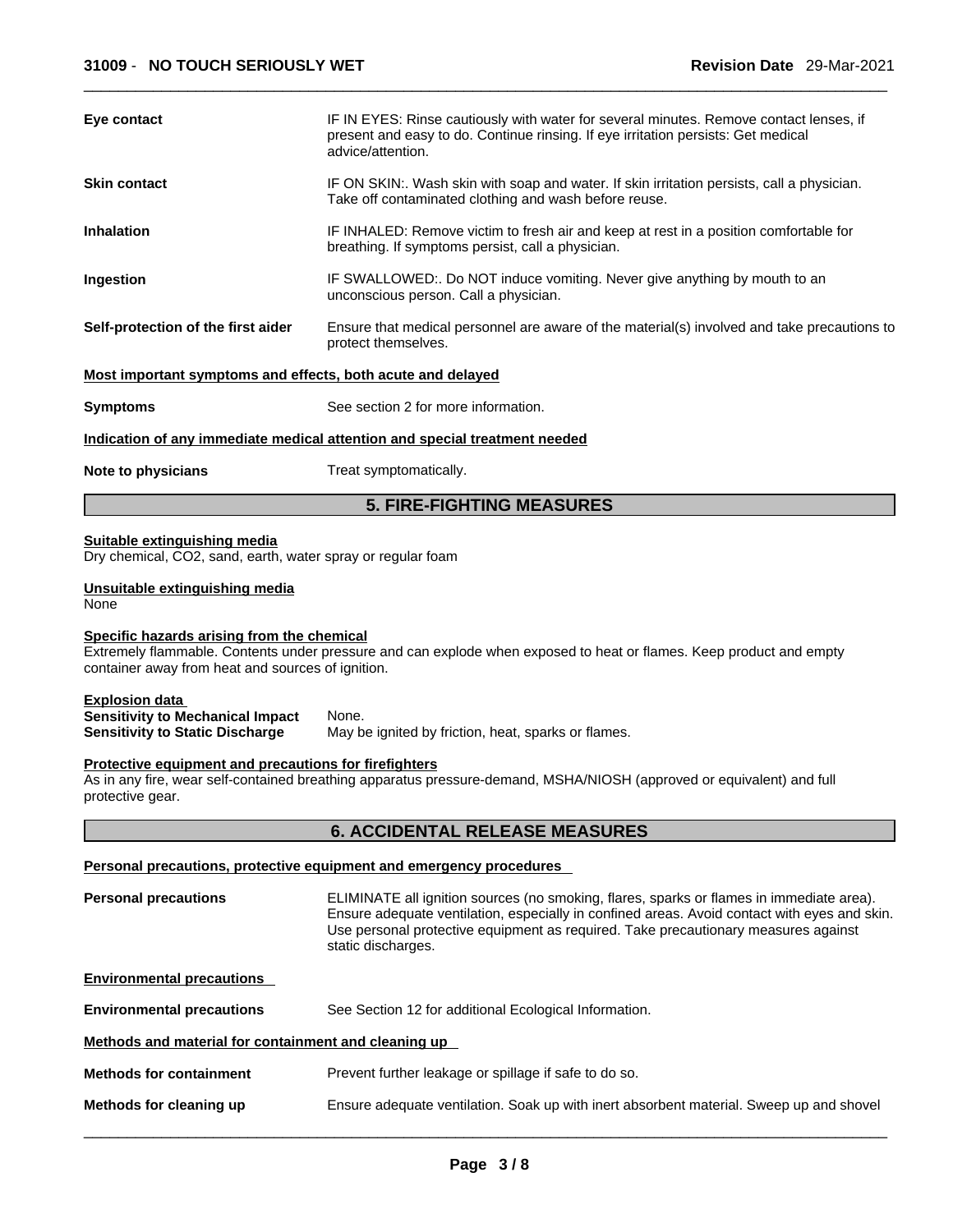|                                                              | into suitable containers for disposal. Take precautionary measures against static<br>discharges.                                                                                                                                                                                  |
|--------------------------------------------------------------|-----------------------------------------------------------------------------------------------------------------------------------------------------------------------------------------------------------------------------------------------------------------------------------|
| <b>Prevention of secondary hazards</b>                       | Clean contaminated objects and areas thoroughly observing environmental regulations.                                                                                                                                                                                              |
|                                                              | <b>7. HANDLING AND STORAGE</b>                                                                                                                                                                                                                                                    |
| <b>Precautions for safe handling</b>                         |                                                                                                                                                                                                                                                                                   |
| Advice on safe handling                                      | Do not puncture or incinerate cans. Contents under pressure. Remove all sources of<br>ignition. Handle in accordance with good industrial hygiene and safety practice. Avoid<br>contact with skin and eyes. Keep away from heat/sparks/open flames/hot surfaces. - No<br>smoking. |
| Conditions for safe storage, including any incompatibilities |                                                                                                                                                                                                                                                                                   |
| <b>Storage Conditions</b>                                    | Keep containers tightly closed in a cool, well-ventilated place. Keep away from sunlight,<br>ignition sources and other sources of heat. Do not expose to temperatures exceeding 50<br>°C/122 °F. Keep out of the reach of children.                                              |
| Incompatible materials                                       | Strong oxidizing agents                                                                                                                                                                                                                                                           |
|                                                              |                                                                                                                                                                                                                                                                                   |

# **8. EXPOSURE CONTROLS/PERSONAL PROTECTION**

#### **Control parameters**

#### **Exposure Guidelines**

| <b>Chemical Name</b> | <b>ACGIH TLV</b>                 | <b>OSHA PEL</b>                      | <b>NIOSH IDLH</b>          |
|----------------------|----------------------------------|--------------------------------------|----------------------------|
| PROPANE (PROPELLANT) | See Appendix F: Minimal          | TWA: 1000 ppm                        | IDLH: 2100 ppm             |
| 74-98-6              | Oxygen Content, explosion hazard | TWA: $1800 \text{ mg/m}^3$           | TWA: 1000 ppm              |
|                      |                                  | (vacated) TWA: 1000 ppm              | TWA: $1800 \text{ mg/m}^3$ |
|                      |                                  | (vacated) TWA: $1800 \text{ mg/m}^3$ |                            |

*NIOSH IDLH Immediately Dangerous to Life or Health* 

**Other Information** Vacated limits revoked by the Court of Appeals decision in AFL-CIO v.OSHA, 965 F.2d 962 (11th Cir., 1992).

#### **Appropriate engineering controls**

| <b>Engineering Controls</b> | Showers             |  |
|-----------------------------|---------------------|--|
|                             | Eyewash stations    |  |
|                             | Ventilation systems |  |

#### **Individual protection measures, such as personal protective equipment**

| <b>Eye/face protection</b>            | Wear safety glasses with side shields (or goggles).                                                                                             |
|---------------------------------------|-------------------------------------------------------------------------------------------------------------------------------------------------|
| Skin and body protection              | Wear protective natural rubber, nitrile rubber, Neoprene™ or PVC gloves.                                                                        |
| <b>Respiratory protection</b>         | Use NIOSH-approved air-purifying respirator with organic vapor cartridge or canister, as<br>appropriate.                                        |
| <b>General Hygiene Considerations</b> | Handle in accordance with good industrial hygiene and safety practice. Regular cleaning of<br>equipment, work area and clothing is recommended. |

# 9. PHYSICAL AND CHEMICAL PROPERTIES

| 9.1. Information on basic physical and chemical properties |                          |  |
|------------------------------------------------------------|--------------------------|--|
| <b>Physical state</b>                                      | Flammable Aerosol Liquid |  |
| Appearance                                                 | Clear liquid             |  |
| Odor                                                       | Petroleum                |  |
| <b>Odor threshold</b>                                      | No information available |  |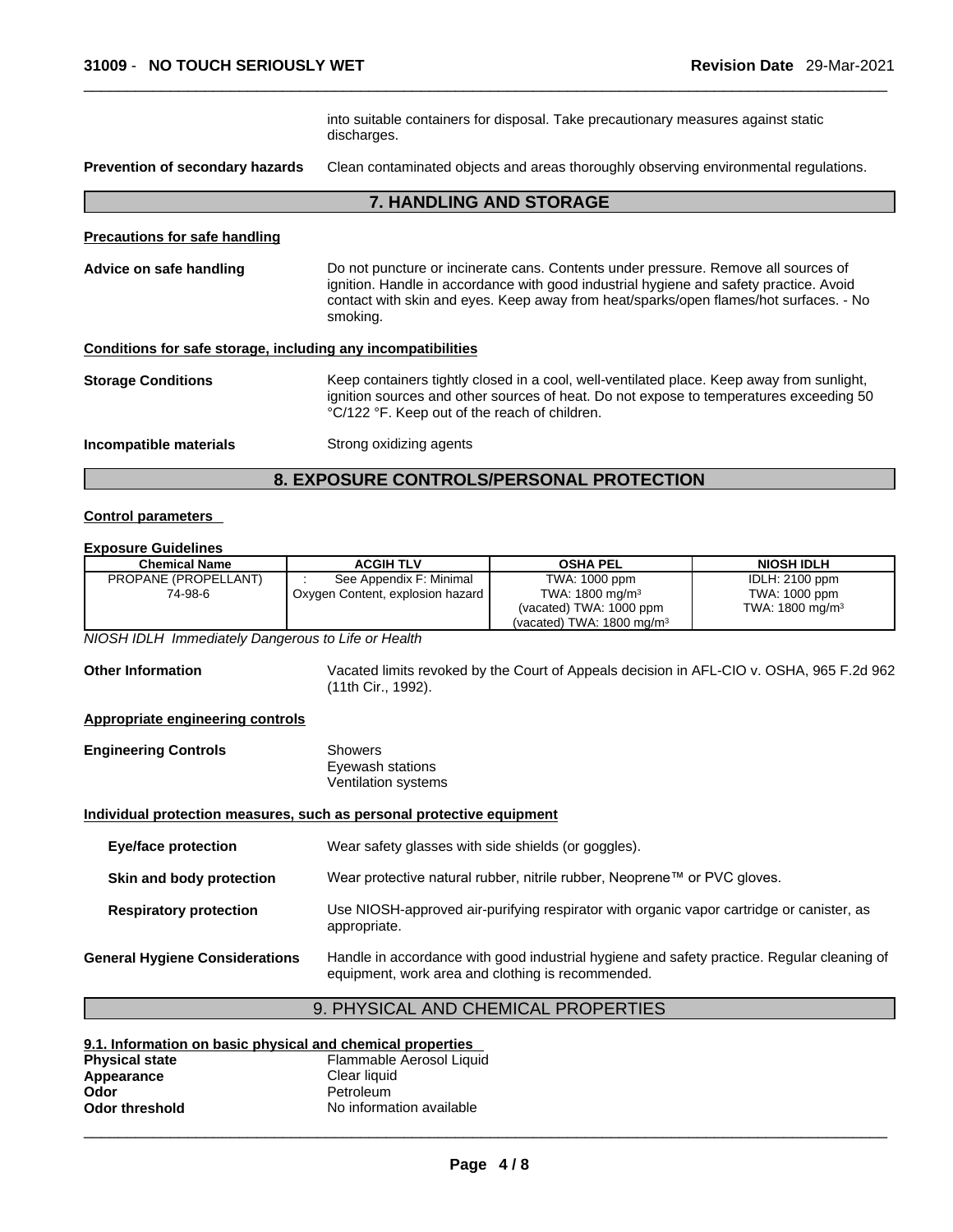| <b>Property</b>                  | <b>Values</b>            | Remarks • Method          |
|----------------------------------|--------------------------|---------------------------|
| рH                               | Not Applicable           |                           |
| Melting point / freezing point   | No information available |                           |
| Boiling point / boiling range    | No information available |                           |
| <b>Flash point</b>               | 79°C 175°F               | <b>Liquid Concentrate</b> |
| <b>Evaporation rate</b>          | No information available |                           |
| Flammability (solid, gas)        | No information available |                           |
| <b>Flammability Limit in Air</b> |                          |                           |
| <b>Upper flammability limit:</b> | No information available |                           |
| Lower flammability limit:        | No information available |                           |
| Vapor pressure                   | Not Determined           |                           |
| <b>Vapor density</b>             | No information available |                           |
| <b>Relative density</b>          | 0.83                     |                           |
| <b>Water solubility</b>          | No information available |                           |
| Solubility(ies)                  | No information available |                           |
| <b>Partition coefficient</b>     | No information available |                           |
| <b>Autoignition temperature</b>  | No information available |                           |
| <b>Decomposition temperature</b> | No information available |                           |
| <b>Kinematic viscosity</b>       | No information available |                           |
| <b>Dynamic viscosity</b>         | No information available |                           |
| <b>Explosive properties</b>      | No information available |                           |
| <b>Oxidizing properties</b>      | No information available |                           |
|                                  |                          |                           |
| <b>Other Information</b>         |                          |                           |
| Softening point                  | No information available |                           |
| Molecular weight                 | No information available |                           |
| <b>Density</b>                   | 0.83                     |                           |
| <b>Bulk density</b>              | No information available |                           |
| <b>SADT</b> (self-accelerating   | No information available |                           |
| decomposition temperature)       |                          |                           |

# **10. STABILITY AND REACTIVITY**

**Reactivity** 

Stable under normal use

# **Chemical stability**

Stable under normal conditions

### **Possibility of Hazardous Reactions**

None under normal processing.

#### **Conditions to avoid**

Heat, flames and sparks. Temperatures >50 °C / 122 °F.

#### **Incompatible materials**

Strong oxidizing agents

#### **Hazardous Decomposition Products**

Carbon oxides

#### **11. TOXICOLOGICAL INFORMATION**

#### **Information on likely routes of exposure**

| <b>Inhalation</b>   | May cause irritation of respiratory tract.                                         |
|---------------------|------------------------------------------------------------------------------------|
| Eye contact         | Contact with eyes may cause irritation. May cause redness and tearing of the eyes. |
| <b>Skin contact</b> | May cause skin irritation and/or dermatitis.                                       |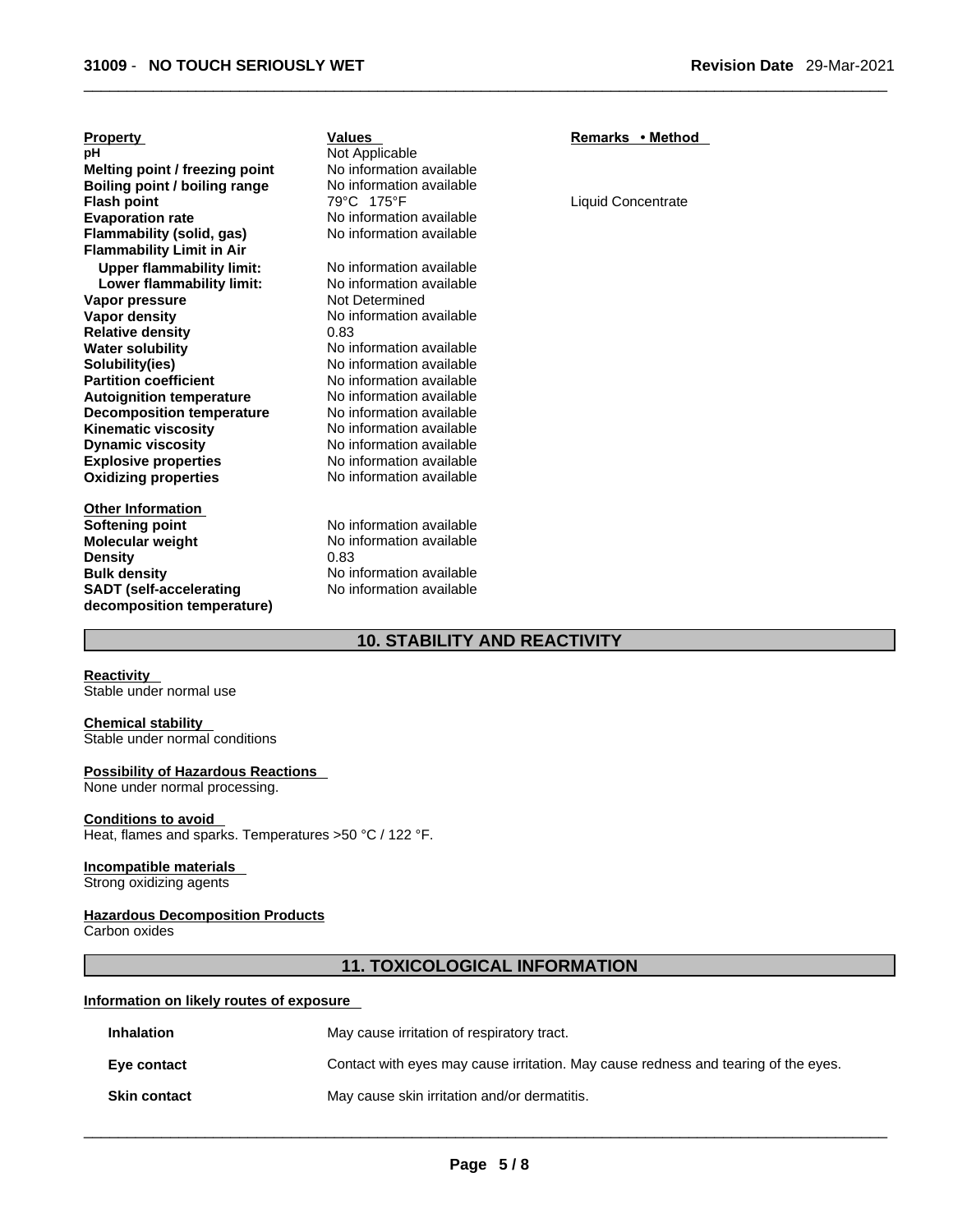**Ingestion HARMFUL - MAY CAUSE LUNG DAMAGE IF SWALLOWED. Potential for aspiration if** swallowed. Aspiration may cause pulmonary edema and pneumonitis.

| <b>Chemical Name</b>                                          | Oral LD50            | Dermal LD50             | <b>Inhalation LC50</b>    |
|---------------------------------------------------------------|----------------------|-------------------------|---------------------------|
| DISTILLATES (PETROLEUM),<br>IHYDROTREATED LIGHT<br>64742-47-8 | $>$ 5000 mg/kg (Rat) | $>$ 2000 mg/kg (Rabbit) | $> 5.2$ mg/L (Rat) 4 h    |
| <b>IPOLYDIMETHYLSILOXANE</b><br>  63148-62-9                  | $> 24$ g/kg (Rat)    |                         |                           |
| PROPANE (PROPELLANT)<br>74-98-6                               |                      |                         | > 800000 ppm (Rat) 15 min |

#### **Information on toxicological effects**

**Symptoms** No information available.

#### **Delayed and immediate effects as well as chronic effects from short and long-term exposure**

| <b>Sensitization</b>        | No information available. |
|-----------------------------|---------------------------|
| Germ cell mutagenicity      | No information available. |
| Carcinogenicity             | No information available. |
| <b>Target Organ Effects</b> | Central nervous system.   |

#### **The following values are calculated based on chapter 3.1 of the GHS document**

| ATEmix (oral)                  | 6491 mg/kg   |
|--------------------------------|--------------|
| <b>ATEmix (dermal)</b>         | $2253$ mg/kg |
| <b>ATEmix (inhalation-gas)</b> | 3281111 mg/l |

# **12. ECOLOGICAL INFORMATION**

**Ecotoxicity** 

#### **Persistence and degradability**

No information available.

#### **Bioaccumulation**

No information available.

#### **Mobility**

Disperses in water.

| <b>Chemical Name</b> | <b>Partition coefficient</b> |
|----------------------|------------------------------|
| PROPANE (PROPELLANT) | ن ے                          |
| 74-98-6              |                              |

#### **Other adverse effects**

No information available

### **13. DISPOSAL CONSIDERATIONS**

| Waste treatment methods    |                                                                                                                                        |
|----------------------------|----------------------------------------------------------------------------------------------------------------------------------------|
| <b>Disposal of wastes</b>  | Recover or recycle if possible. Disposal should be in accordance with applicable regional,<br>national and local laws and regulations. |
| Contaminated packaging     | Do not reuse container.                                                                                                                |
| <b>US EPA Waste Number</b> | D001                                                                                                                                   |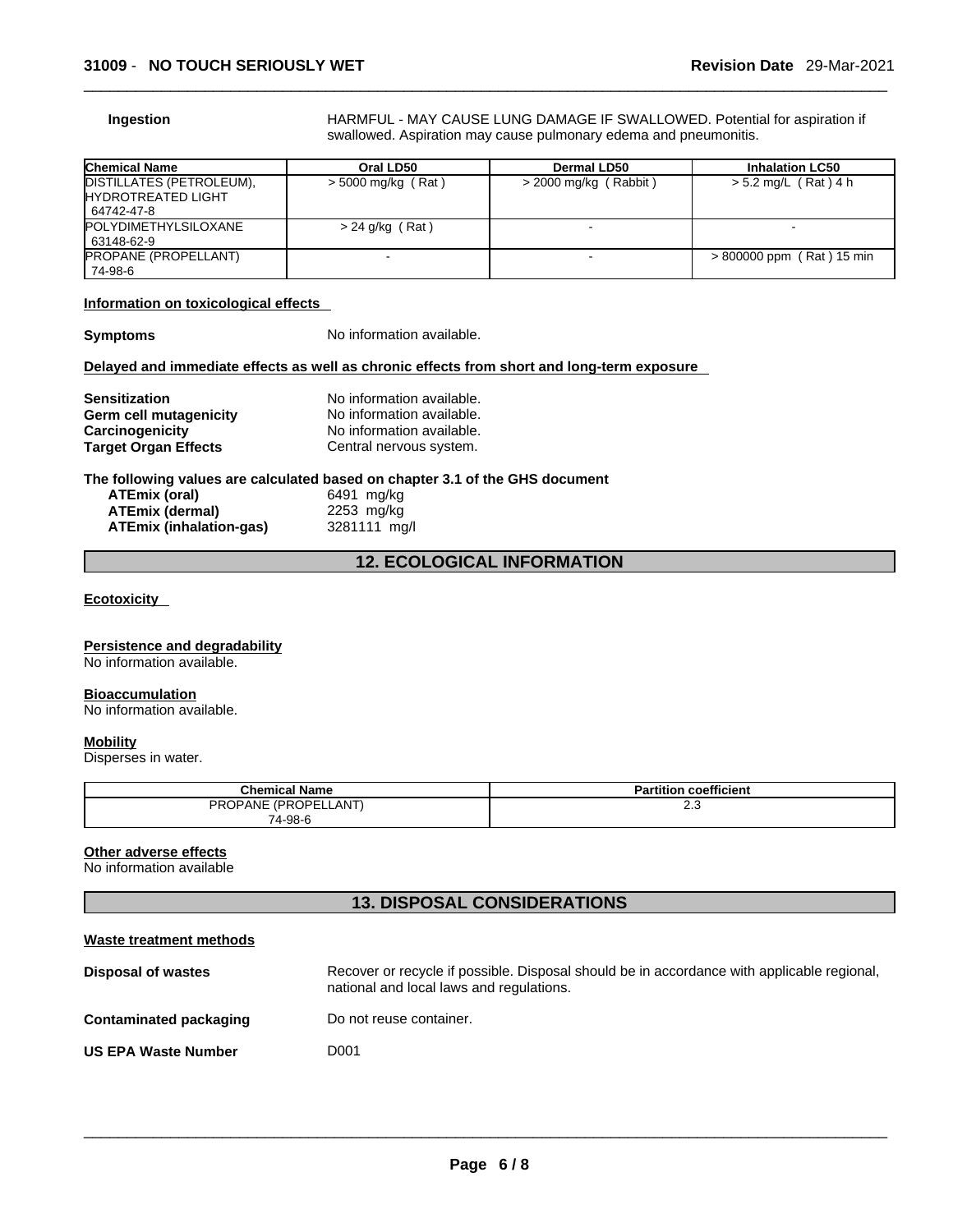#### **14. TRANSPORT INFORMATION**

#### **DOT**

| <b>UN/ID No</b><br>Proper shipping name<br><b>Hazard Class</b>         | UN 1950<br>Aerosols, Limited Quantity (LQ)<br>2.1        |  |
|------------------------------------------------------------------------|----------------------------------------------------------|--|
| <b>IATA</b><br>UN/ID No<br>Proper shipping name<br><b>Hazard Class</b> | <b>UN 1950</b><br>Aerosols, Limited Quantity (LQ)<br>2.1 |  |
| <b>IMDG</b><br><b>UN/ID No</b><br>Proper shipping name                 | UN 1950<br>Aerosols, Limited Quantity (LQ)               |  |

**Hazard Class** 2.1

#### **15. REGULATORY INFORMATION**

| <b>International Inventories</b> |                 |
|----------------------------------|-----------------|
| <b>TSCA</b>                      | Complies        |
| <b>DSL/NDSL</b>                  | Does not comply |
| <b>EINECS/ELINCS</b>             | Does not comply |
| <b>ENCS</b>                      | Does not comply |
| <b>IECSC</b>                     | Complies        |
| <b>KECL</b>                      | Complies        |
| <b>PICCS</b>                     | Complies        |
| <b>AICS</b>                      | Does not comply |

#### **Legend:**

**TSCA** - United States Toxic Substances Control Act Section 8(b) Inventory

**DSL/NDSL** - Canadian Domestic Substances List/Non-Domestic Substances List

 **EINECS/ELINCS** - European Inventory of Existing Chemical Substances/European List of Notified Chemical Substances

**ENCS** - Japan Existing and New Chemical Substances

**IECSC** - China Inventory of Existing Chemical Substances

**KECL** - Korean Existing and Evaluated Chemical Substances

**PICCS** - Philippines Inventory of Chemicals and Chemical Substances

**AICS** - Australian Inventory of Chemical Substances

#### **US Federal Regulations**

#### **SARA 313**

Section 313 of Title III of the Superfund Amendments and Reauthorization Act of 1986 (SARA). This product does not contain any chemicals which are subject to the reporting requirements of the Act and Title 40 of the Code of Federal Regulations, Part 372

#### **SARA 311/312 Hazard Categories**

| Acute health hazard               | No. |  |
|-----------------------------------|-----|--|
| Chronic Health Hazard             | Nο  |  |
| Fire hazard                       | No. |  |
| Sudden release of pressure hazard | No. |  |
| Reactive Hazard                   | N٥  |  |

#### **CWA (Clean WaterAct)**

This product does not contain any substances regulated as pollutants pursuant to the Clean Water Act (40 CFR 122.21 and 40 CFR 122.42)

#### **CERCLA**

This material, as supplied, does not contain any substances regulated as hazardous substances under the Comprehensive Environmental Response Compensation and Liability Act (CERCLA) (40 CFR 302) or the Superfund Amendments and Reauthorization Act (SARA) (40 CFR 355). There may be specific reporting requirements at the local, regional, or state level